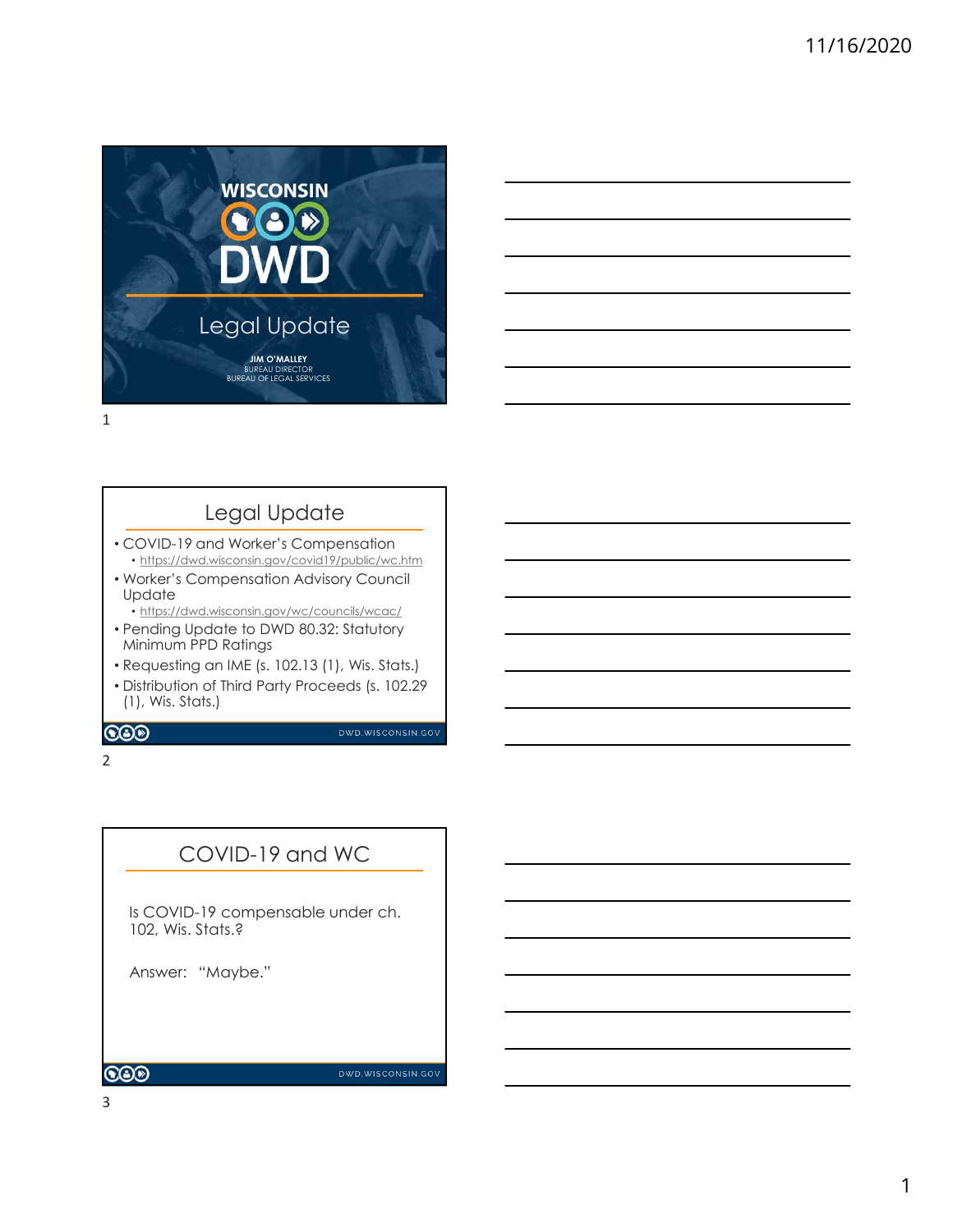### COVID-19 and WC

- Employees are eligible to receive worker's compensation benefits under ch.102, Wis. Stats. as a result of contracting COVID-19 if contracting the disease was work-related.
- It should be established than an employee was diagnosed with COVID-19 by a competent practitioner.
- The diagnosis will usually be made by a physician who treated or examined the employee after considering positive test results.

#### $\bigcircledS$

DWD.WISCONSIN.GOV

4

### COVID-19 and WC

- It is necessary for the cause of COVID-19 to be work-related for the worker's compensation claim to be compensable.
- To establish that COVID-19 was workrelated, there must be evidence to prove that contracting the disease arose out of the employee's employment while performing services growing out of and incidental to that employment.

**COO** 

**DWD.WISCONSIN.GOV** 

 $5<sub>5</sub>$ 

### COVID-19 and WC

- Evidence that is necessary to show COVID-19 was work-related must establish the disease is traceable to a definite employment-related cause.
- Evidence that includes specific date(s), time(s), and locations will be more credible.
- Evidence that COVID-19 was not caused by any other likely source may also be important, although it is not necessary.

DWD.WISCONSIN.GOV

6

 $\bigcircledS$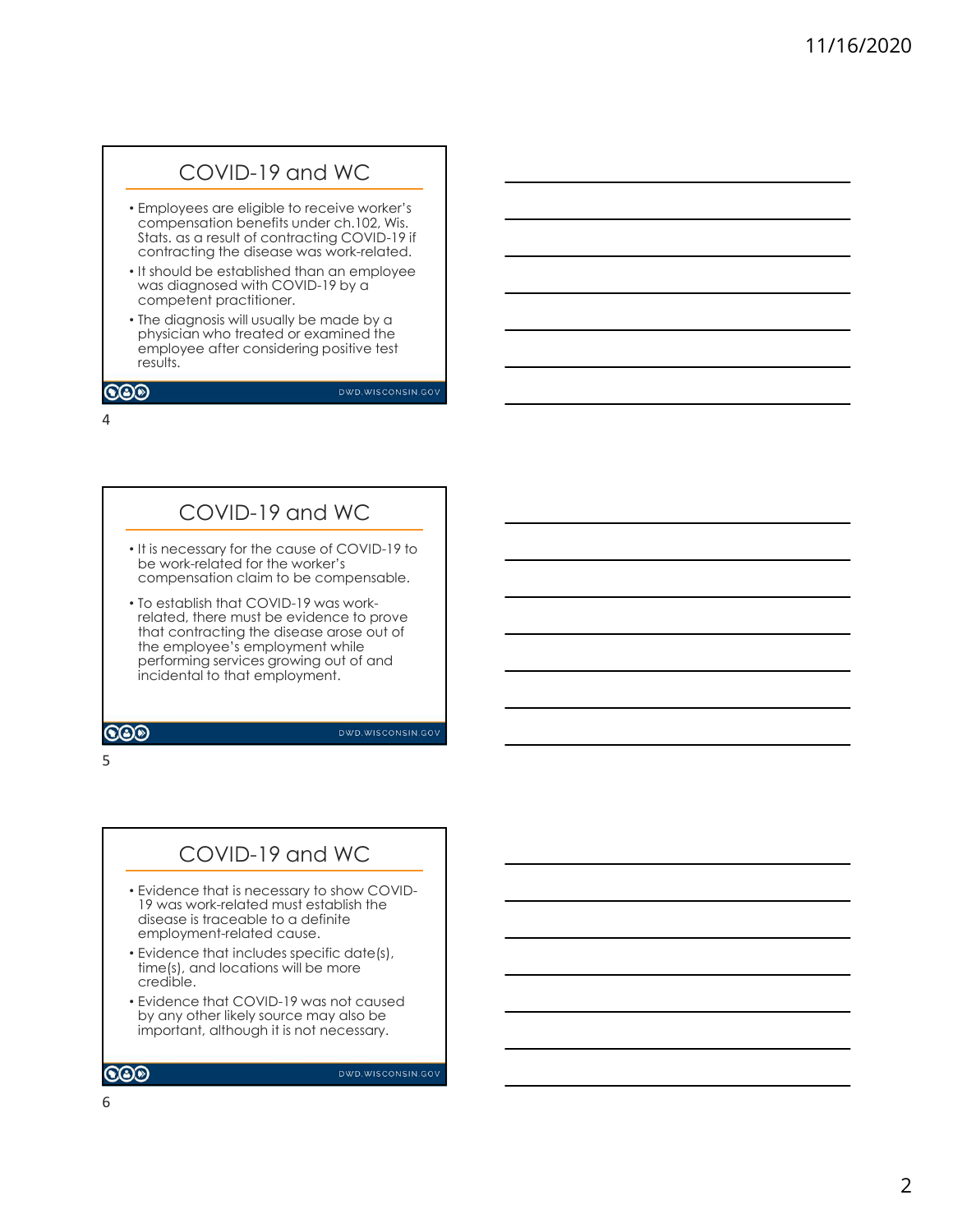### COVID-19 and WC

- A competent practitioner's opinion than an employee contracted COVID-19 and that it is a work-related condition must be expressed to a reasonable degree of medical probability.
- A practitioner's opinion expressed to a reasonable degree of medical possibility does not meet the degree of certainty required to establish that the condition is work-related.

### $\bigcircledS$

DWD.WISCONSIN.GOV

7

### COVID-19 and WC

- It may be very difficult for an employee to prove that contracting COVID-19 was work-related.
- Employees should be encouraged to give a complete and detailed history related to contracting COVID-19 when discussing the disease with health care providers.

8

### COVID-19 and WC

- There is no provision in our law which limits or restricts the compensation or medical expense payable on behalf of an employee who contracted COVID-19 from his or her employment. Employees should be encouraged to give<br>a complete and detailed history related to<br>contracting COVID-19 when discussing the<br>disease with health care providers.<br>There is no provision in our law which limits<br>or restricts the
- An employee who contracts COVID-19 from a source that is not work-related has no claim for worker's compensation under<br>ch. 102, Wis. Stats.

9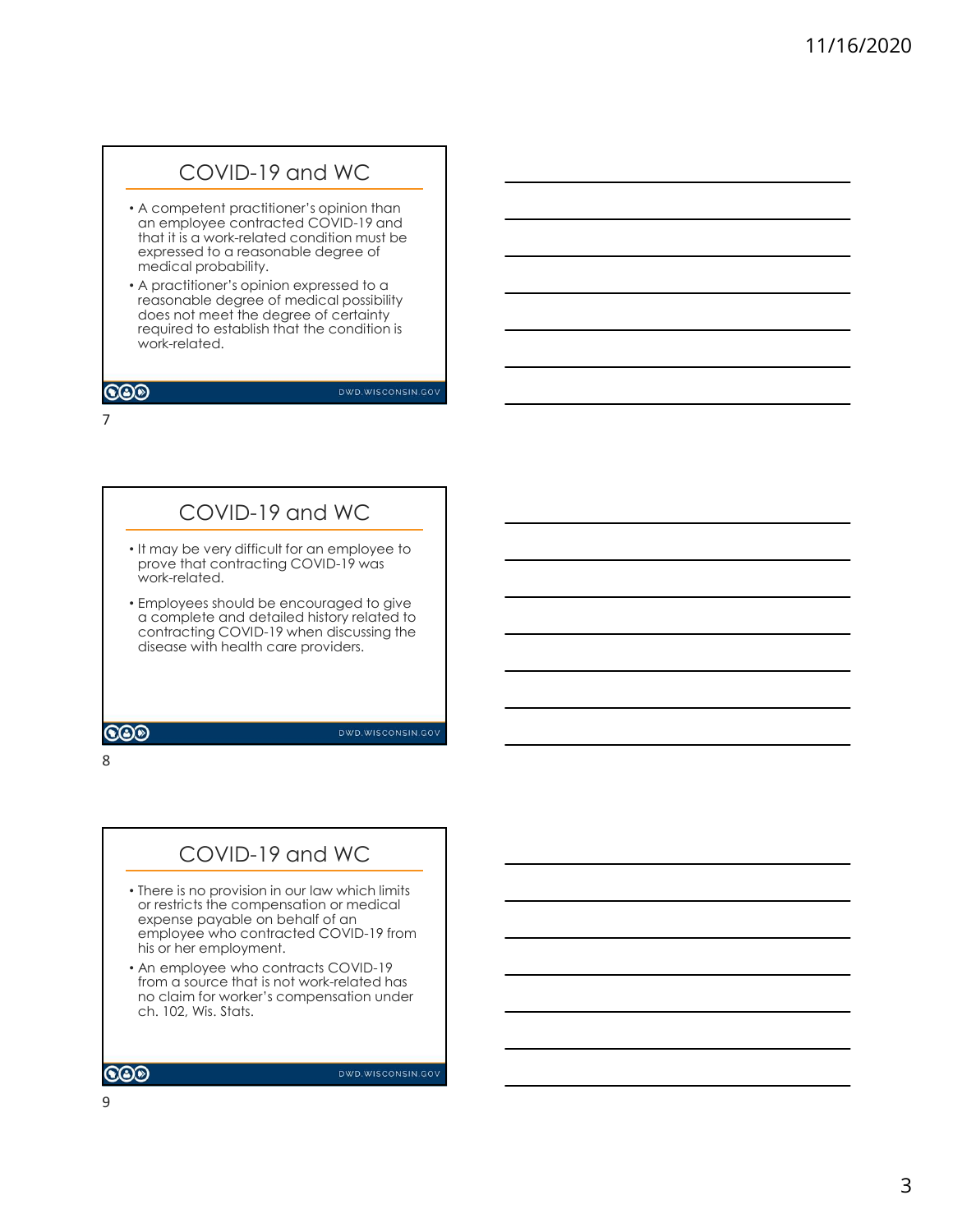### COVID-19 and WC

- Section 102.03 (6), Wis. Stats., creates a rebuttable presumption that COVID-19 is work-related for "first responders."
- The creation of s. 102.03 (6), Wis. Stats., was included in 2019 Wis. Act 185, effective April 17, 2020.
- This rebuttable presumption applies to injury dates beginning with the public health emergency declared by the governor (Executive Order No. 72) on March 12, 2020 and ending 30 days after the termination of the order (June 10, 2020). S. 102.03 (6) (b), Wis. Stats.

#### $\bigcircledS$

DWD.WISCONSIN.GOV

10

### COVID-19 and WC

The rebuttable presumption covers "first responders" as defined by s. 102.03 (6) (a), Wis. Stats.

- An employee of or a volunteer
- For an employer that provides fire fighting, law
- enforcement, or medical treatment of COVID-19
- Who has regular direct contact with, or is regularly in close proximity to, patients or other members of the public requiring emergency services
- Within the scope of the individual's work for the employer

 $\bigcircledS$ 

**DWD.WISCONSIN.GOV** 

11

### COVID-19 and WC

- For the rebuttable presumption to apply, it is required for an employee to have been exposed to persons with confirmed cases of COVID-19 in the course of his or her employment. s. 102.03 (6) (b), Wis. Stats.
- It is also required for there to be a specific diagnosis of COVID-19 by a physician or by a positive COVID-19 test. s. 102.03 (6) (c), Wis. Stats.
- The presumption may be rebutted by specific evidence the injury was caused by exposure to COVID-19 outside of the first responder's work for the employer. s. 102.03 (6) (d), Wis. Stats.

 $\bigcircledS$ 

DWD.WISCONSIN.GOV